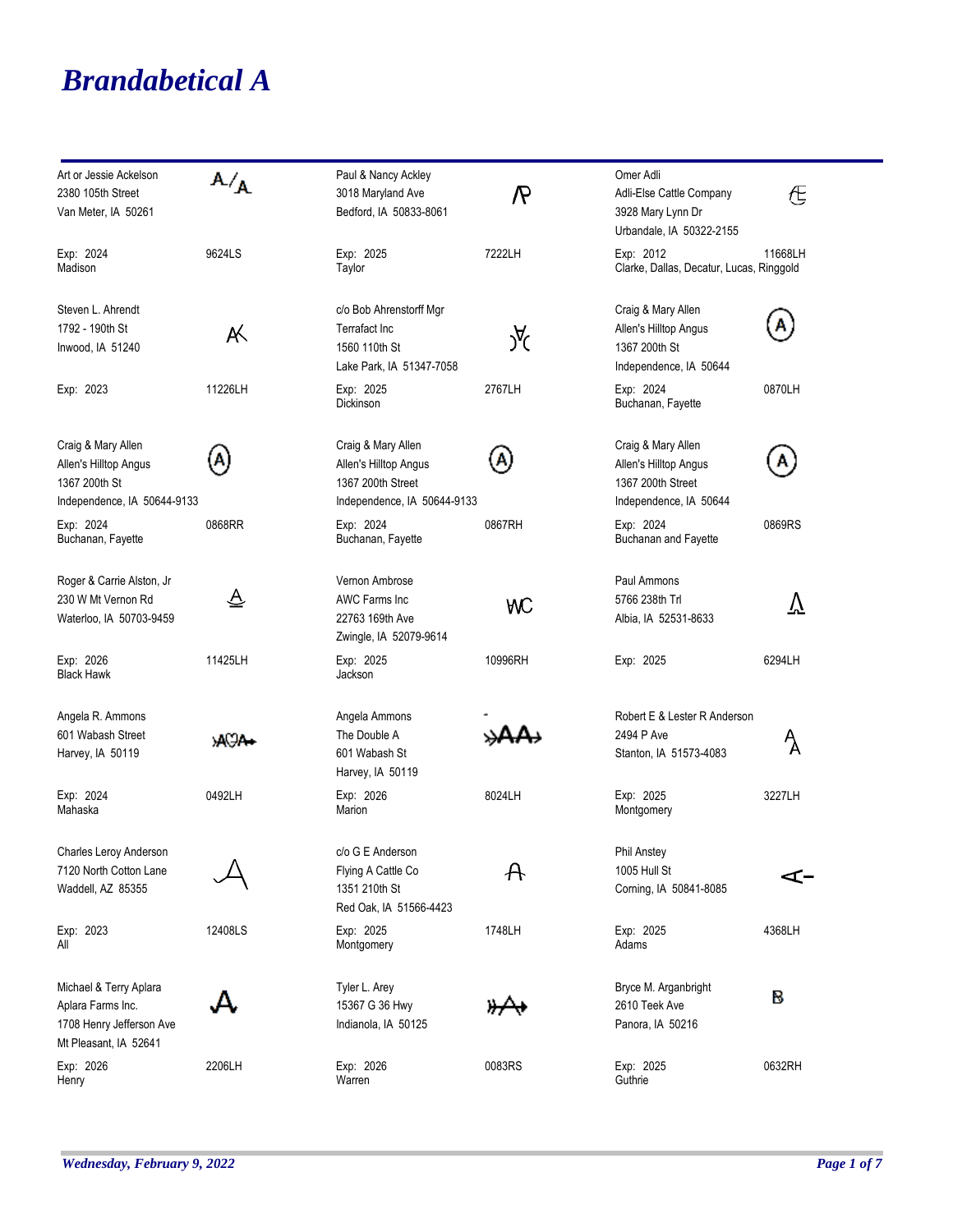| Eldon L &/or Rhonda Arnold<br>1853 Pine Creek Ave                          |                | Richard D. Arnold<br>26875 407th St                                                     | ╩        | Lee A. Arnold<br>260 20th St                                                           |         |
|----------------------------------------------------------------------------|----------------|-----------------------------------------------------------------------------------------|----------|----------------------------------------------------------------------------------------|---------|
| Aurora, IA 50607-9733                                                      |                | Russell, IA 50238-7537                                                                  |          | Coon Rapids, IA 50058                                                                  |         |
| Exp: 2025<br><b>Buchanan</b>                                               | 4629LH         | Exp: 2025<br>Lucas                                                                      | 9474RH   | Exp: 2026                                                                              | 4765LS  |
| <b>Ashley Acres</b><br>3376 170th Street<br>Correctionville, IA 51016-8115 |                | <b>Marty Barnes</b><br>Barnes PRCA Rodeo<br>2202 - 450th St.<br>Peterson, IA 51047-6000 | <u>ê</u> | c/o James E. Beach<br>Rafter B Cattle Company<br>2393 -132nd Ct<br>Van Meter, IA 50261 | 兮       |
| Exp: 2026<br>Woodbury                                                      | 3865RH         | Exp: 2027<br>Cherokee                                                                   | 0005LH   | Exp: 2023<br>Madison                                                                   | 12375LH |
| Jacob Beck<br>2581 - 383rd Ave<br>Preston, IA 52069                        |                | William A or James A Berg<br>3291 Tyler Ave<br>Neola, IA 51559                          | /B-      | Edna P. Berg<br>PO Box 206, 305 2nd Ave<br>Portsmouth, IA 51565-0206                   | /B-     |
| Exp: 2026<br>Jackson and Clinton                                           | 0660RH         | Exp: 2025<br>Harrison and Pottawattamie                                                 | 0523LH   | Exp: 2015<br>Harrison                                                                  | 11503LH |
| Christopher Blevins<br>1618 230th Avenue<br>Osceola, IA 50213              |                | Jason Boller<br>JB Cattle Company<br>453 South St<br>Kalona, IA 52247                   | :1B      | Cody & Megan Bourrette<br>2751 140th St<br>Villisca, IA 50864                          |         |
| Exp: 2023<br>Clarke                                                        | 8130LH         | Exp: 2018<br>Johnson, Washington                                                        | 0217LH   | Exp: 2026<br>Montgomery                                                                | 1400LH  |
| Sally Brecher<br>PO Box 462, 6155 Hwy 110<br>Storm Lake, IA 50588-0462     |                | <b>Bill Breckenridge</b><br>9414 Hwy F 24 W<br>Mingo, IA 50168-8630                     | –Ê       | Lyle Bremer<br>19432 320th Ave<br>Garden Grove, IA 50103-1083                          | ᡶᢅ      |
| Exp: 2025<br><b>Buena Vista</b>                                            | 12629RR        | Exp: 2023<br>Jasper, Polk                                                               | 11774LH  | Exp: 2024<br>Decatur                                                                   | 11878RH |
| Alan D. Brown<br>1450 200th St<br>Promise City, IA 52583-8721              | $\overline{2}$ | David Charles Bruene<br>1107 Ford St<br>Kelly, IA 50134                                 |          | David Charles Bruene<br>1107 Ford St<br>Kelly, IA 50134                                |         |
| Exp: 2010<br>Wayne                                                         | 5366RH         | Exp: 2026<br>Story, Tama, Boone                                                         | 0665LH   | Exp: 2026<br>Story, Tama, Boone                                                        | 0667LR  |
| David Charles Bruene<br>1107 Ford St<br>Kelley, IA 50134                   |                | <b>Brad Burns</b><br>29201 Robin Blvd<br>Bloomfield, IA 52537                           | 仓        | Cory R. Christensen, DVM<br>15711 Beverly St<br>Overland Park, KS 66223-3484           | ĉ       |
| Exp: 2026<br>Story, Tama, Boone                                            | 0668LS         | Exp: 2026<br>Davis                                                                      | 12112LH  | Exp: 2026<br>Guthrie                                                                   | 8617RS  |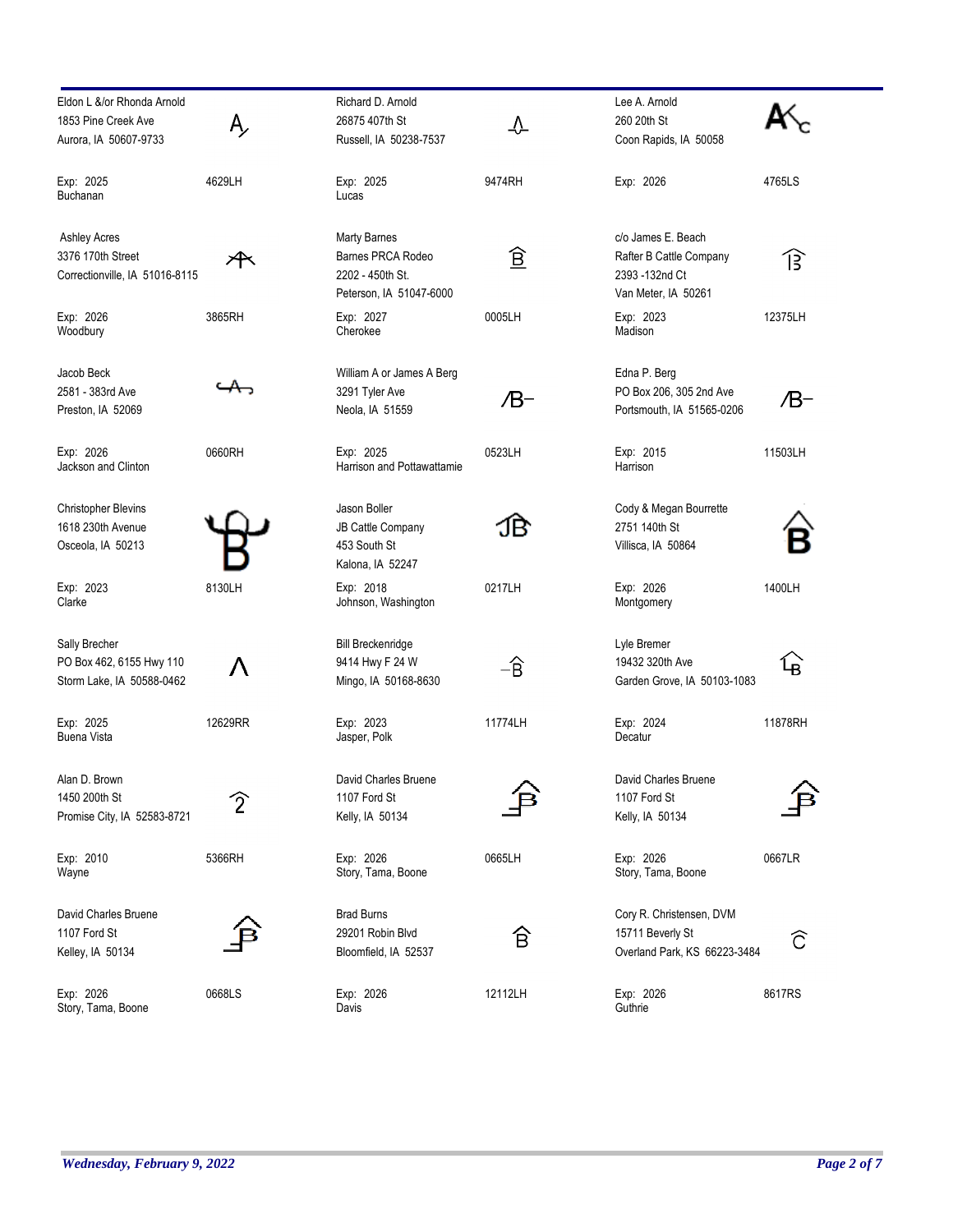| Arthur & Danell Clark<br>Clark Farms<br>2232 80th Ave<br>Dallas, IA 50062 |         | Logan R. Clark<br>16444 M Ave<br>Holland, IA 30642             |                  | North Iowa Area Community College<br>Ag Dept 500 College Dr<br>Mason City, IA 50401-7213       | Ñ       |
|---------------------------------------------------------------------------|---------|----------------------------------------------------------------|------------------|------------------------------------------------------------------------------------------------|---------|
| Exp: 2024<br>Marion, Monroe, Lucas                                        | 12485LS | Exp: 2022<br>Grundy                                            | 0151LH           | Exp: 2025<br>Cerro Gordo                                                                       | 9382LH  |
| Brian & Jennifer Conrad<br>2213 310th St<br>Madrid, IA 50156-7552         | Ê       | Jerry Lee Cooper<br>2650 160th St<br>Tingley, IA 50863-8813    | $\widehat{\tau}$ | Jacyn or Sandra Cranston<br>3278 Fanwood Dr<br>Eddyville, IA 52553-9629                        | ĉ       |
| Exp: 2024<br>Boone                                                        | 11848LS | Exp: 2025<br>Ringgold                                          | 4824RH           | Exp: 2027<br>Mahaska                                                                           | 10389LH |
| Josh & Marlin Dibbet<br>4129 Hickroy Avenue<br>Sioux Center, IA 51250     | M       | Matt Doud<br>1735 Hwy 92<br>West Chester, IA 52359             | ô                | Matt Doud<br>1735 Hwy 92<br>West Chester, IA 52359                                             | D)      |
| Exp: 2023<br>Sioux - Charles Mix, SD                                      | 11759LH | Exp: 2026<br>Washington, Appanoose                             | 0646RS           | Exp: 2026<br>Washington, Appanoose                                                             | 0643RH  |
| Matt Doud<br>1735 Hwy 92<br>West Chester, IA 52359                        | G)      | <b>Wade Downing</b><br>2420 Teek Ave<br>Panora, IA 50216       | 心                | <b>Brad Duckworth</b><br>Duckworth Rodeo Productions<br>303 E Marion<br>Knoxville, IA 50138    | ⊕       |
| Exp: 2026<br>Washington, Appanoose                                        | 0644LH  | Exp: 2024<br>Guthrie                                           | 0108LH           | Exp: 2027<br>Marion, Wayne, Lucas, Decatur                                                     | 0773LS  |
| George W. Dutrey III<br>3302 Garst Street<br>Woodburn, IA 50275-8021      | – D     | Aaron E. Eads<br>2275 Kale Blvd<br>Fairfield, IA 52556         | Æ                | Amy Eden<br>16040 Route 40<br>Hillsboro, IA 52630                                              |         |
| Exp: 2027<br>Clarke                                                       | 12251RH | Exp: 2023<br>Van Buren                                         | 11256LH          | Exp: 2023<br>Van Bruen                                                                         | 0237LH  |
| Robert & Jennifer Ewoldt<br>10386 130th Street<br>Davenport, IA 52804     | 仺       | JJJ Farms Inc<br>2645 Lenox Ave<br>Oto, IA 51044               |                  | Bailey Farms Inc.<br>76091 Glendale Rd<br>Anita, IA 50020                                      |         |
| Exp: 2026<br>Scott                                                        | 12109LH | Exp: 2025<br>Woodbury                                          | 0548LH           | Exp: 2025<br>Cass                                                                              | 0560LS  |
| Bailey Farms Inc.<br>76091 Glendale Rd<br>Anita, IA 50020                 |         | Alan Farnsworth<br>3185 Hickory Avenue<br>Adair, IA 50002-8509 | ᠲ                | Jerry L & Sons Ferguson<br>c/o Kent Ferguson<br>2414 120th Street<br>New Sharon, IA 50207-8008 | 合       |
| Exp: 2025<br>Cass                                                         | 0561RH  | Exp: 2027<br>Guthrie                                           | 10388LR          | Exp: 2023<br>Mahaska                                                                           | 7519RH  |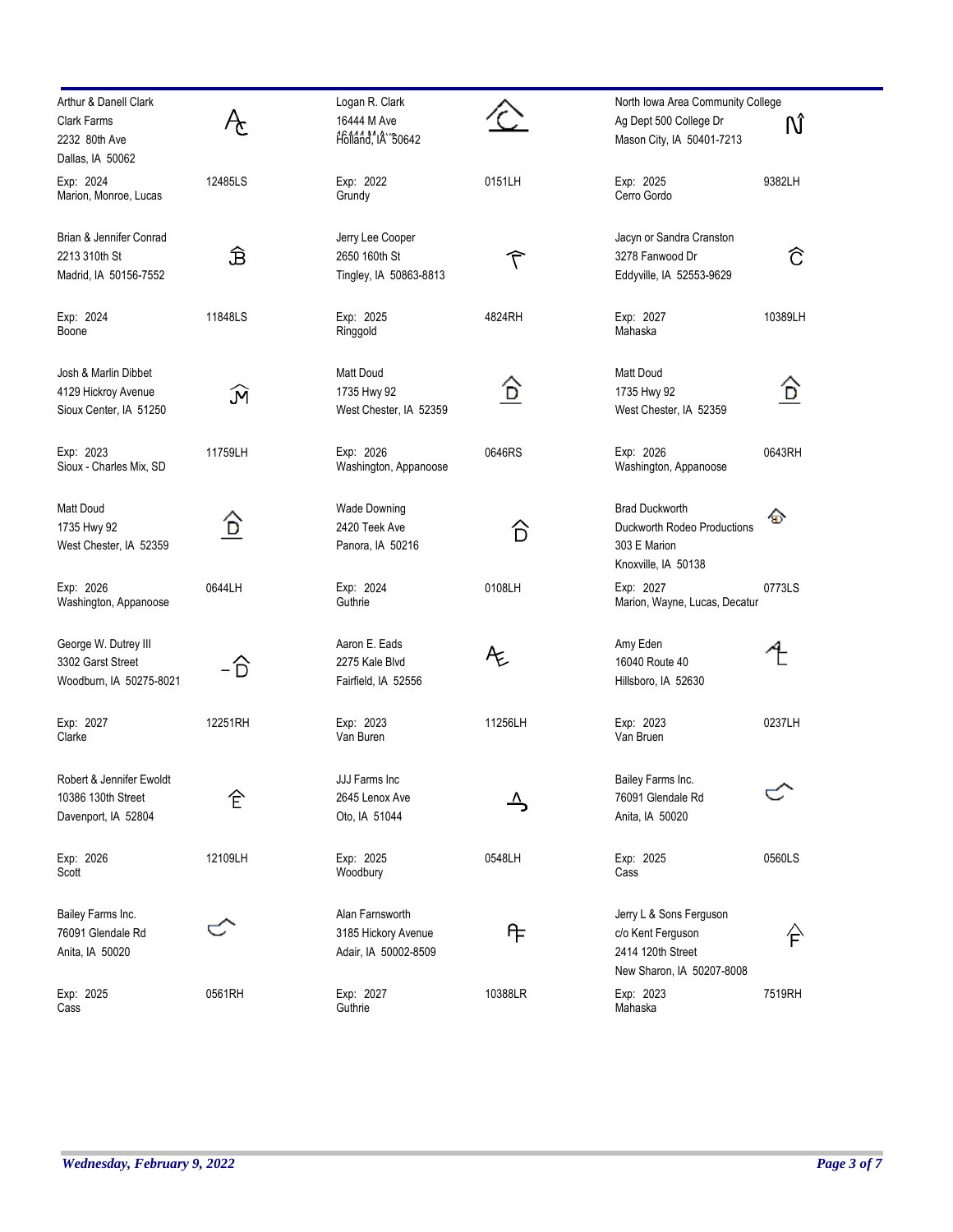| John Finarty                                                             |                | Chad M & Mitzi S Fleming                                                         |         | Mike & Daneece Forbes                                                                       |                          |
|--------------------------------------------------------------------------|----------------|----------------------------------------------------------------------------------|---------|---------------------------------------------------------------------------------------------|--------------------------|
| John Finarty Quarter Horses<br>30730 547th St<br>Chariton, IA 50049-8064 | 孒              | 21524 Jewel Avenue<br>Bloomfield, IA 52537                                       |         | 15029 Hwy 65<br>Indianola, IA 50125-8292                                                    | $\overline{\mathcal{F}}$ |
| Exp: 2026<br>Lucas, Marion, Monroe                                       | 11060LH        | Exp: 2025<br>Davis                                                               | 5631LS  | Exp: 2024<br>Warren                                                                         | 12506LH                  |
| Alan & Ann Frederick<br>2433 M Ave<br>Jefferson, IA 50129-7627           | 丛              | Christopher R. French<br>3105 Forest Ave<br>Bedford, IA 50833-8030               | で       | Roger Gaswint<br>30642 Highway 12<br>Sioux City, IA 51109-9043                              | ゚ゔ                       |
| Exp: 2025<br>Greene, Guthrie                                             | 6601LH         | Exp: 2027<br>Taylor                                                              | 11648LS | Exp: 2025<br>Plymouth                                                                       | 5468RH                   |
| Andrew and Angela Gibson<br>68349 - 248th St<br>Colo, IA 50056           |                | <b>Richard Glienke</b><br>6164 60th Avenue<br>Alta, IA 51002                     |         | Daniel or Cody Gray<br>1002 Vine Ave<br>Villisca, IA 50864                                  |                          |
| Exp: 2023<br><b>STORY</b>                                                | 0236LH         | Exp: 2024<br><b>Buena Vista</b>                                                  | 6278LH  | Exp: 2023<br>Montgomery, Page, Taylor and Adams                                             | 6487LH                   |
| John Guthridge<br>1701 C12<br>Akron, IA 51001                            | $\overline{G}$ | <b>Allan Havick</b><br>Rafter H Ranch<br>1225 - 900th St<br>Harlan, IA 51537     | Ĥ       | Amber L. Helm<br>1210 Acacin Dr NE<br>Cedar Rapids, IA 52402                                |                          |
| Exp: 2025<br>Plymouth                                                    | 9902LH         | Exp: 2024<br>Shelby                                                              | 3776LR  | Exp: 2026<br>Linn and Johnson                                                               | 9944LS                   |
| April Hemmes<br>879 Mallard Ave<br>Hampton, IA 50441-7586                | Ĥ              | Vic Heyden<br>Heyden Quarter Horses<br>1470 140th St<br>Larchwood, IA 51241-7566 |         | Randy Hoffa<br>A & H Performance Horses<br>24748 Hackberry Road<br>Council Bluffs, IA 51503 | Al                       |
| Exp: 2025<br>Franklin                                                    | 10723RH        | Exp: 2024<br>Lyon                                                                | 11905LH | Exp: 2025<br>Pottawattamie                                                                  | 9449LH                   |
| Cody and Vicki Homeyer<br>2756 Hwy 3<br>Clarion, IA 50525                |                | Ashley M. Hovey<br>Jed Aneweer<br>10406 Hammond Avenue<br>Waterloo, IA 50701     |         | Jess Hoyt<br>1315 210th Street<br>Corning, IA 50841                                         | $\left[ \cdot \right]$   |
| Exp: 2023<br>Wright                                                      | 1280LH         | Exp: 2023<br><b>Black Hawk</b>                                                   | 9870LH  | Exp: 2025<br>Adams                                                                          | 10123LR                  |
| Alex & Mike Inglis<br>8602 County Rd E 45<br>Wyoming, IA 52362-7515      | m              | Patrick L. Irwin<br>1111 Huisach Street<br>Mexia, TX 76667-2233                  |         | Alan Jensen<br>3091 Falcon Ave<br>Exira, IA 50076-7522                                      |                          |
| Exp: 2025<br>Jones                                                       | 5860LH         | Exp: 2025<br>None                                                                | 11982LH | Exp: 2025<br>Audubon, Shelby                                                                | 5677LH                   |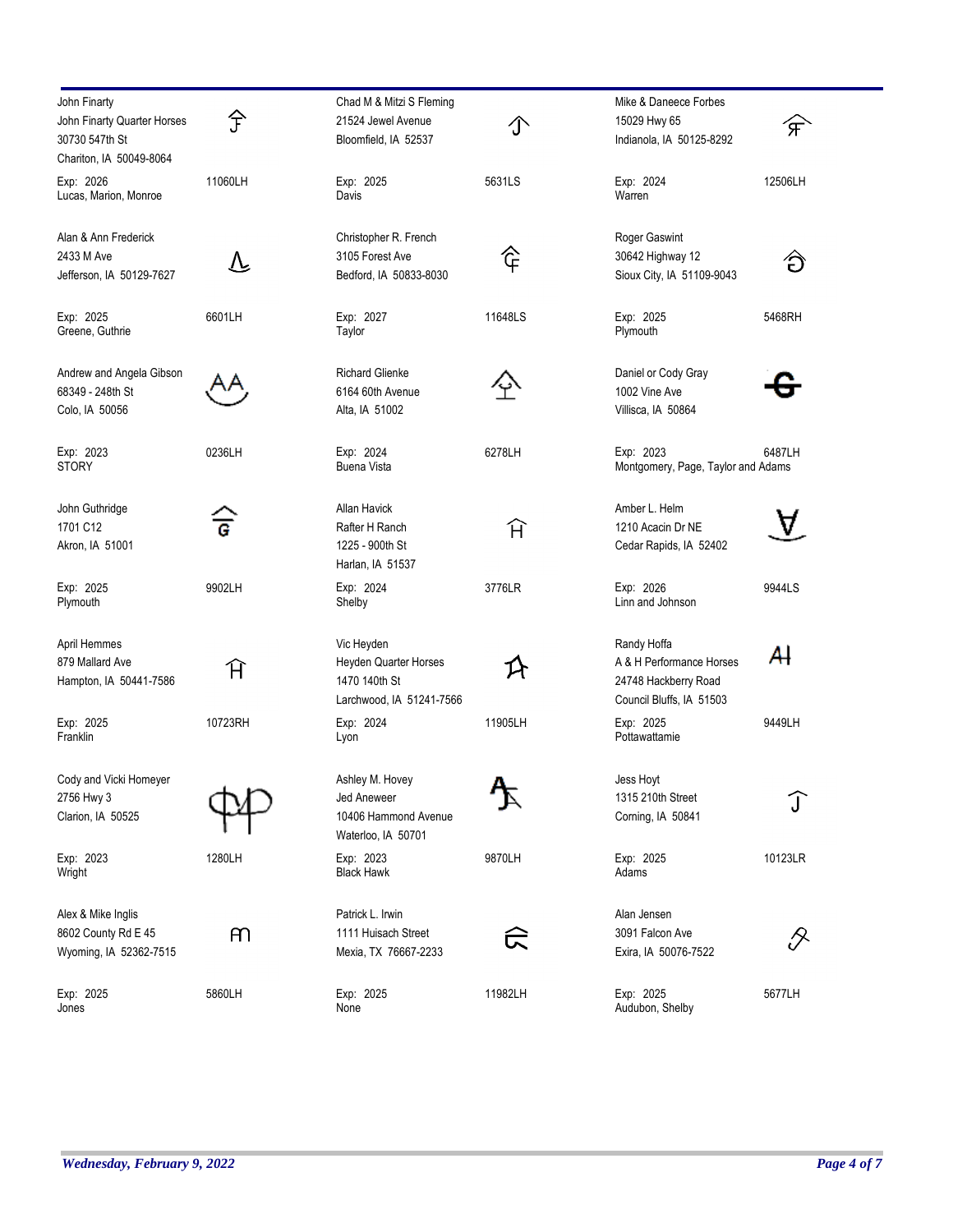| Shawn A. Johnson                                   |         | Daryl H. Kline                   |         | Rex & Larry Klingensmith  |                        |
|----------------------------------------------------|---------|----------------------------------|---------|---------------------------|------------------------|
| 12890 150th Street                                 | Ĵ       | 2169 155th St                    | R       | 6320 C Ave                | K                      |
| Maguoketa, IA 52060                                |         | Afton, IA 50830-8127             |         | Washta, IA 51061-7011     |                        |
| Exp: 2025                                          | 10693LH | Exp: 2025                        | 4459LS  | Exp: 2025                 | 4547RR                 |
| Jackson, Clinton, Jones, Dubuque                   |         | Union                            |         | Cherokee                  |                        |
| Adam Kohler                                        |         | Adam Kool                        |         | Sandra Lacey              |                        |
| 23701 Apple Ave                                    | œ       | Kool Farm                        |         | 1111 A Ave                | T                      |
| Scranton, IA 51462                                 |         | 6582 275th St                    |         | Danbury, IA 51019-7500    |                        |
|                                                    |         | Moravia, IA 52571-8000           |         |                           |                        |
| Exp: 2025                                          | 0600LS  | Exp: 2024                        | 11872LH | Exp: 2025                 | 10769RH                |
| Carroll, Greene, Guthrie, Franklin and Cerro Gordo |         | Monroe                           |         | Crawford, Ida             |                        |
| Dennis D. Liegl                                    |         | Loren J. Loesch                  |         | Autumn Luke               |                        |
| 1798 Indian Bridge Rd                              | AL      | PO Box 268                       | 公       | Rocking A Ridge           |                        |
| Central City, IA 52214-9667                        |         | Spillville, IA 52168-0268        |         | 15515 492nd lane          |                        |
|                                                    |         |                                  |         | Lucas, IA 50151           |                        |
| Exp: 2025                                          | 11985LH | Exp: 2027<br>Winneshiek          | 11711LH | Exp: 2025                 | 9740LH                 |
| Linn                                               |         |                                  |         | Lucas, Decatur            |                        |
| Pete and Tina Marshall                             |         | Pete and Tina Marshall           |         | Pete and Tina Marshall    |                        |
| 722 Frankfort St                                   | ΑA      | 722 Frankfort St                 |         | 722 Fankfort St           |                        |
| Stanton, IA 51573                                  |         | Stanton, IA 51573                |         | Stanton, IA 51573         |                        |
| Exp: 2025                                          | 9672LS  | Exp: 2025                        | 9673LH  | Exp: 2025                 | 9671LR                 |
| Montgomery                                         |         | Montgomery                       |         | Montgomery                |                        |
| Dylan J. McCarty                                   |         | Kelly McFee                      |         | Tim Messenger             |                        |
| 1318 Apple Avenue                                  | Î       | 1435 Hwy 34                      | 仐       | Smith Messenger Bulls     |                        |
| Larchwood, IA 51241                                |         | Creston, IA 50801                |         | 2374 Juniper Ave          |                        |
|                                                    |         |                                  |         | Fairfield, IA 50001       |                        |
| Exp: 2024                                          | 10304LS | Exp: 2025                        | 11290LH | Exp: 2023                 | 8888LH                 |
| Lyon                                               |         | Decatur, Wayne, Union            |         | Jefferson                 |                        |
| <b>Bruce &amp; Kenenth Miskell</b>                 |         | Caleb Moore                      |         | Michael & Bobbi More      |                        |
| 12120 George W Carver Ave                          |         | 1407 197th St                    |         | 13838 Clay Ave            | $\mathbf{\widehat{M}}$ |
| Story City, IA 50248-8647                          |         | Donnellson, IA 52625             |         | Unionville, IA 52594-8613 |                        |
| Exp: 2025                                          | 4597RH  | Exp: 2026                        | 1407LH  | Exp: 2026                 | 10307LH                |
| Story                                              |         | Van Buren & Lee                  |         | Davis, Wapello            |                        |
| Lee &/or Sally Naberhaus                           |         | Matthew M. Nelson                |         | Wayne Neville             |                        |
| 1726 200th St                                      |         | 1630 Union Ave                   | 4N      | 970 Jackson Rd            |                        |
| Schaller, IA 51053-7542                            | N)      | Belmond, IA 50421-7581           |         | Tipton, IA 52772-9422     | N                      |
|                                                    |         |                                  |         |                           |                        |
| Exp: 2025<br>Sac                                   | 10832LS | Exp: 2027<br>Wright and Franklin | 11652LH | Exp: 2025<br>Cedar        | 10752LH                |
|                                                    |         |                                  |         |                           |                        |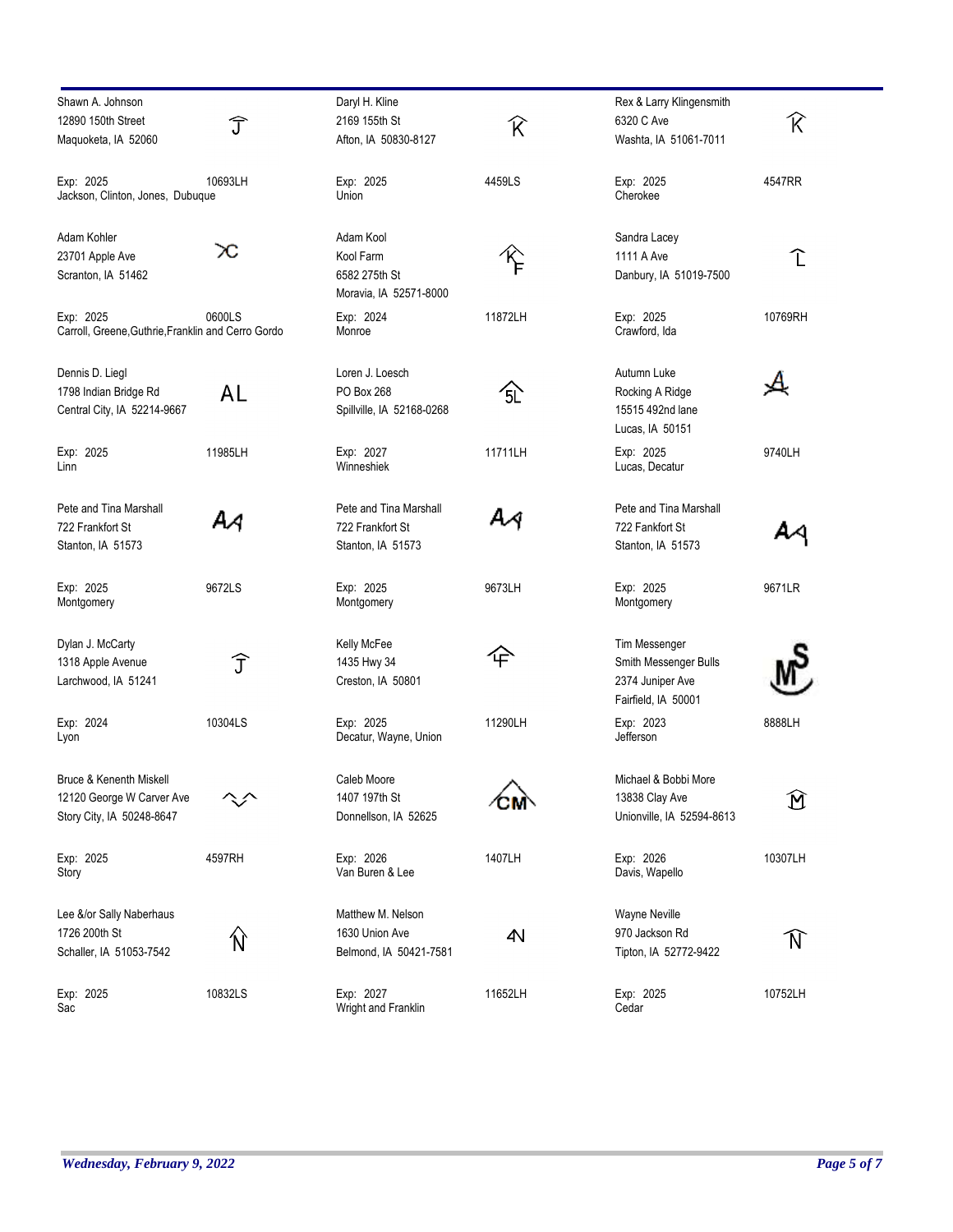| <b>Alnice Nichols</b><br>Coyote Corner Quarter Horses<br>9469 210th Ave<br>Ackworth, IA 50001-5654 | A                          | Evan O'Connell<br>25437 - 140th Ave<br>Zwingle, IA 52079                    |           | Adam and Amy Oltmann<br>2623 Fairview Ave<br>Janesville, IA 50647 | 殳         |
|----------------------------------------------------------------------------------------------------|----------------------------|-----------------------------------------------------------------------------|-----------|-------------------------------------------------------------------|-----------|
| Exp: 2023<br>Warren                                                                                | 10535LH                    | Exp: 2026<br>Jackson                                                        | 0705LH    | Exp: 2025<br>Bremer, Blackhawk                                    | 0620LH    |
| Rick & Beth Oshel<br>2500 Highway 69<br>Osceola, IA 50213-8034                                     | ∂                          | Nicholas John Osweiler<br>33959 Highway 13<br>Strawberry Point, IA 52076    | N         | Toni Perdew<br>3005 Lexington Ct<br>Bedford, IA 50833-8006        | 企         |
| Exp: 2024<br>Clarke                                                                                | 9952LH                     | Exp: 2026<br>Clayton                                                        | 0716RH    | Exp: 2018<br>Taylor                                               | 12087LH   |
| Allan Perkins<br>17654 315th St<br>Hedrick, IA 52563-8676                                          | $\boldsymbol{\mathcal{R}}$ | Shane and Megan Phillips<br>3252 Merrick Place<br>Missouri Valley, IA 51555 | တြော      | Allan W. Phillips<br>PO Box 846<br>West Branch, IA 52358-0846     | <b>AW</b> |
| Exp: 2026<br>Keokuk                                                                                | 8770RS                     | Exp: 2024<br>Harrison                                                       | 0508LH    | Exp: 2025<br>Cedar                                                | 12615LS   |
| John W. Probasco<br>27056 300th Ave<br>Moulton, IA 52572-8529                                      | $\widehat{\mathsf{P}}$     | Carl E. Reiste<br>23366 Idaho Pl<br>Adel, IA 50003-4556                     | R         | Carl E. Reiste<br>23366 Idaho Pl<br>Adel, IA 50003-4556           | 令         |
| Exp: 2027<br>Appanoose                                                                             | 12291LH                    | Exp: 2025<br>Dallas, Guthrie                                                | 3760LH    | Exp: 2025<br>Dallas, Guthrie                                      | 3613RH    |
| Roger Rohwedder<br>Rohoved der St<br>Wheatland, 1A <sup>+</sup> 52777                              | R                          | Ronn & Ryan Ross<br>104 K Ave<br>Grundy Center, IA 50638-1908               | 仓         | Richard L. Sage<br>2328 Clover St<br>Osceola, IA 50213            | ू<br>≫    |
| Exp: 2027<br>Cedar, Clinton                                                                        | 0180LH                     | Exp: 2025<br>Grundy                                                         | 8255LH    | Exp: 2027<br>Clarke                                               | 12265LH   |
| Allen Schnoor & Sons<br>10980 150th Ave<br>Maquoketa, IA 52060-9595                                | <b>AS</b>                  | Ned R. Schroder<br>26618 Bluff Rd<br>Princeton, IA 52768-9707               | <b>NS</b> | Lane Sether<br>1521 180th St.<br>Lake Park, IA 51347              | 忩         |
| Exp: 2020<br>Jackson                                                                               | 5386LH                     | Exp: 2024<br>Scott                                                          | 10994LH   | Exp: 2027<br>Dickinson                                            | 0185LH    |
| Jon Sieck<br>Arrowhead Cattle Company<br>101 Main St.; PO Box 82<br>Booneville, IA 50038           |                            | H. Jason & Stacy Siek<br>7432 23rd Avenue<br>Blairstown, IA 52209           |           | David J. Sinclair<br>5110 255th St<br>Melrose, IA 52569-8573      | 仒         |
| Exp: 2026                                                                                          | 9900LR                     | Exp: 2023                                                                   | 8515LS    | Exp: 2025<br>Monroe                                               | 6578LR    |